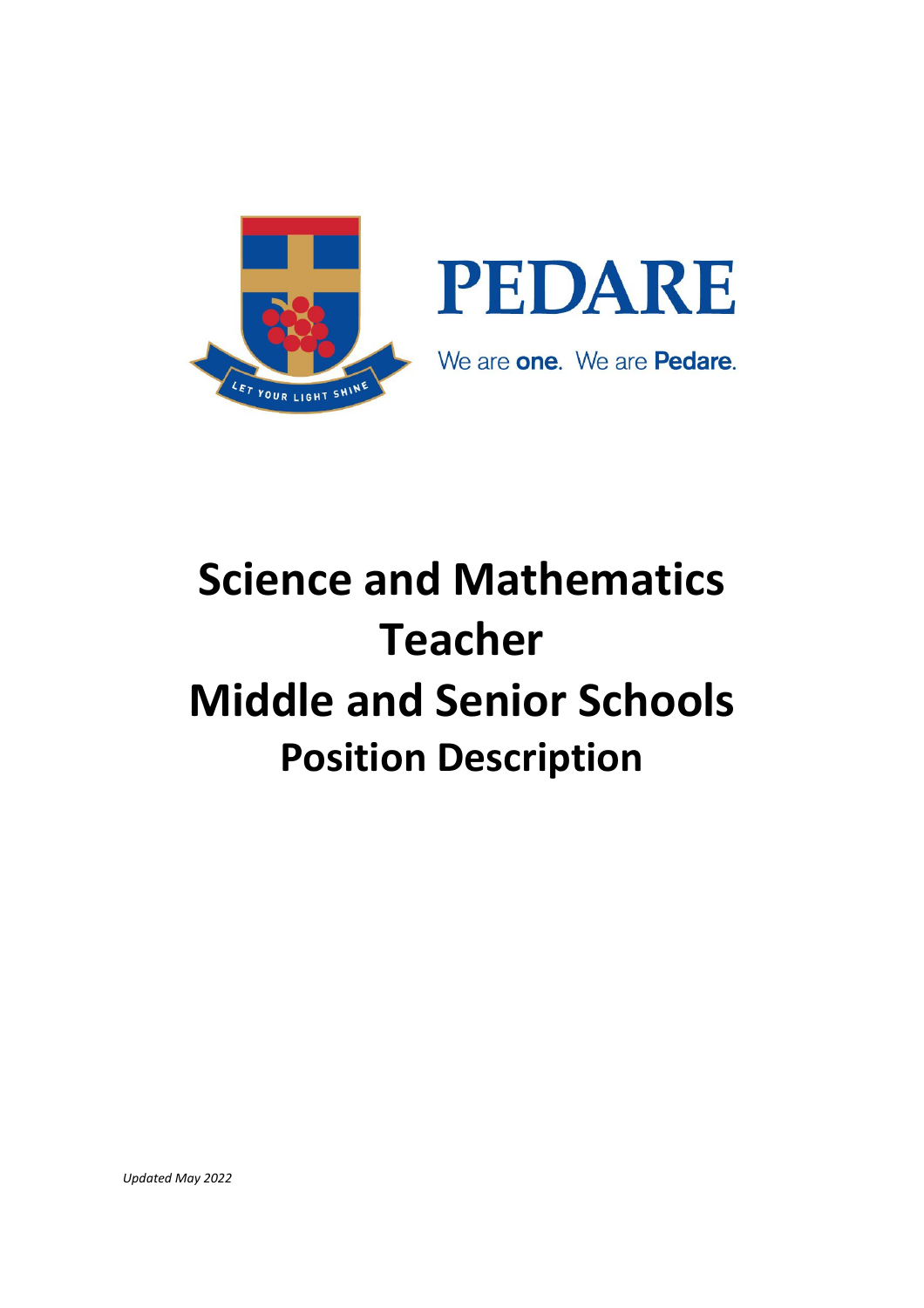

**JOB TITLE:** Science and Mathematics Teacher

**TENURE:** Contract, Terms 3-4 2022, 1.0 FTE

**REPORTS TO:** Head of Middle School and Science / Mathematics Learning Area Coordinators

# **Job Specification**

# **CONTEXT AND BROAD PURPOSE OF THE POSITION**

The Middle and Senior School at Pedare caters for over 700 students in Years 6 to 12 and uses the IB MYP framework, Australian Curriculum and SACE for curriculum delivery. It acknowledges that Middle and Senior Schooling are specific developmental stages and, in response, the curriculum provides a breadth of challenges to all students and involves them in making decisions about their own learning.

We are seeking a highly motivated and suitably qualified teacher with a clear understanding of the needs of adolescents to fill the role of a Science and Mathematics Teacher.

Prioritising the development of positive relationships with all those involved in the student's learning, the teacher will work as part of a teaching team to deliver relevant curriculum in the core learning area of Science and Mathematics.

#### **TERMS AND CONDITIONS OF EMPLOYMENT**

- This is a 1.0 FTE, contract position for Terms 3-4, 2022
- Salary at Band 1 of the current Pedare Christian College Enterprise Agreement
- Step level will be determined upon receipt of copies of degrees and academic transcripts, a complete resume, and any associated information as requested
- The College Performance Management process applies to all staff

# **KEY CRITERIA** *(areas of major responsibility and activity)*

- Have thorough knowledge of the subject matter to enable the course objectives to be taught
- Set programmes and lesson objectives based on the subject syllabus and within the ACARA and SACE Guidelines
- Use and maintain resources used in the teaching programme
- Consistently give feedback to students, encourage, and involve students in class to enable them to fulfil their potential
- Use appropriate assessment items and accurately record all marks and results for student assessment
- Liaise with appropriate colleagues regarding assessment structure and format
- Promote a trusting and caring approach within the classroom
- Ability to relate well to students, recognising both the pastoral and educative aspects of the student-teacher relationship
- Maintain an interest in the welfare of students and promote the well-being of students
- Apply the College's rules and expectations for students as a joint responsibility of all staff
- Consult with appropriate colleagues regarding student behavioural problems
- Maintain a safe teaching environment in accordance with the College WHS guidelines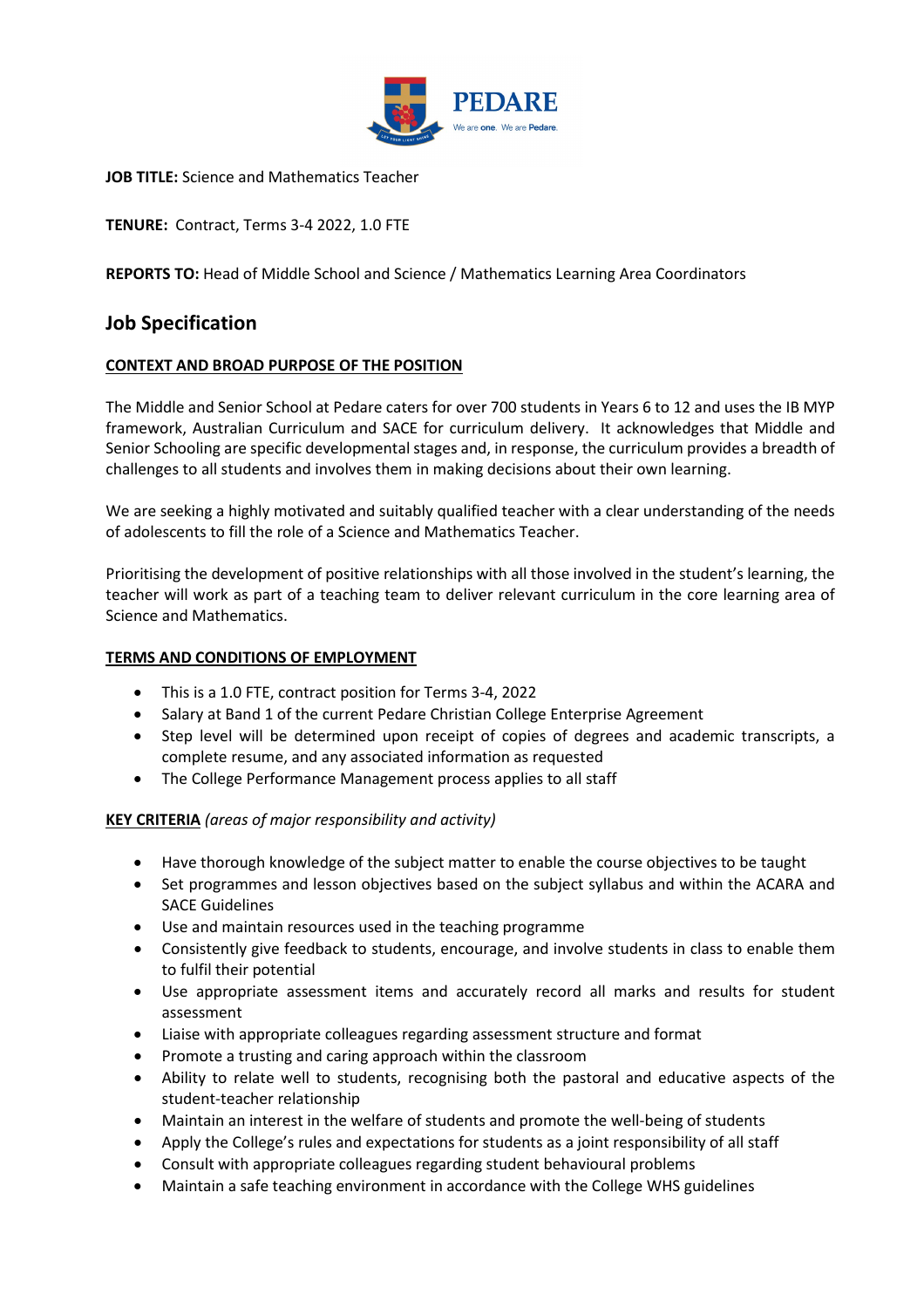

And any other reasonable duties as requested by Management

#### **PROFESSIONAL STANDARDS**

- Maintain current knowledge of pedagogy and subject disciplines
- Be actively and continuously involved in the cycle of reflective practice and professional growth
- Work collaboratively as a member of the educational team, including health professionals, to ensure the best possible outcomes for the students
- Attend staff and learning area meetings

### **CLASSROOM MANAGEMENT**

- Apply effective behaviour management techniques consistent with the College's Behaviour Action Plan
- Have knowledge of and advise students of the School's various policies and procedures
- Encourage students to meet expectations for appropriate behaviour and demonstrate the same.
- Deal with students in a courteous, firm, consistent and fair manner at all times
- Take responsibility for managing inappropriate student behaviour
- Be punctual, manage time, lesson-planning, and assessment schedules efficiently
- Establish a learning environment where students feel safe
- Demonstrate strategies to create a positive and safe environment supporting student effort and learning
- Monitor student progress and liaise with the relevant personnel regarding individual learning and behavioural needs

# **PASTORAL CARE**

- Take responsibility for the pastoral needs, duty of care and standards of behaviour of all students inside and outside the classroom
- Report irresponsible or improper behaviour that is beyond normal classroom management to the Community Coordinator

# **EXTRA-CURRICULAR**

Extra-curricular sporting and cultural activities are an integral part of life at Pedare for all staff and students, and teachers are expected to provide and demonstrate a positive attitude of encouragement and participation for all students in extra-curricular activities. Involvement in extra-curricular activities provides opportunities for staff to enrich their experience of Pedare and build positive relationships with students outside of the regular classroom environment. All teachers appointed to Pedare are required to undertake a minimum of one semester of involvement in the extra-curricular program for which they will be paid an additional allowance as per the current College Enterprise Agreement.

#### **GENERAL**

*A teacher at Pedare will:*

• Maintain confidentiality in regard to school and staff issues